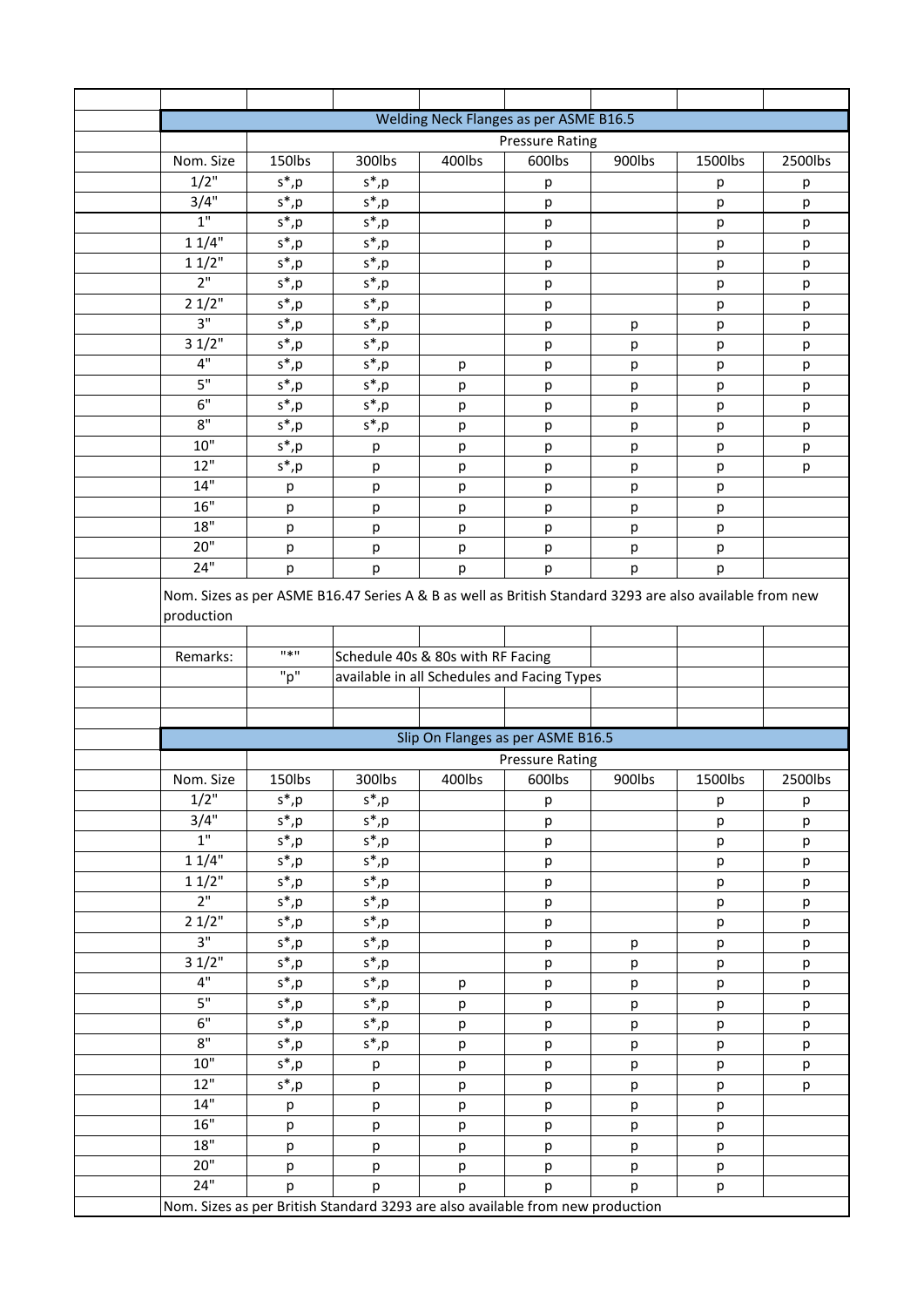| Remarks:        | $11*11$                              | with RF Facing              |        |                                     |        |         |         |  |
|-----------------|--------------------------------------|-----------------------------|--------|-------------------------------------|--------|---------|---------|--|
|                 | "p"<br>available in all Facing Types |                             |        |                                     |        |         |         |  |
|                 |                                      |                             |        |                                     |        |         |         |  |
|                 |                                      |                             |        |                                     |        |         |         |  |
|                 |                                      |                             |        | Lap Joint Flanges as per ASME B16.5 |        |         |         |  |
|                 | <b>Pressure Rating</b>               |                             |        |                                     |        |         |         |  |
| Nom. Size       | 150lbs                               | 300lbs                      | 400lbs | 600lbs                              | 900lbs | 1500lbs | 2500lbs |  |
| $1/2$ "         | р                                    | р                           |        | р                                   |        | р       | р       |  |
| 3/4"            | р                                    | р                           |        | р                                   |        | р       | р       |  |
| 1 <sup>''</sup> | р                                    | р                           |        | р                                   |        | р       | р       |  |
| 11/4"           | р                                    | р                           |        | р                                   |        | р       | р       |  |
| 11/2"           | р                                    | р                           |        | р                                   |        | р       | р       |  |
| 2 <sup>n</sup>  | р                                    | р                           |        | р                                   |        | р       | р       |  |
| 21/2"           | р                                    | р                           |        | р                                   |        | р       | р       |  |
| 3"              | р                                    | р                           |        | р                                   | р      | р       | р       |  |
| 31/2"           | р                                    | р                           |        | р                                   | р      | р       | р       |  |
| 4"              | р                                    | р                           | p      | р                                   | р      | р       | p       |  |
| 5"              | р                                    | р                           | р      | р                                   | р      | р       | р       |  |
| 6"              | р                                    | р                           | p      | р                                   | р      | р       | р       |  |
| $8"$            | р                                    | р                           | р      | р                                   | р      | р       | р       |  |
| 10"             | р                                    | р                           | р      | р                                   | р      | р       | р       |  |
| 12"             | р                                    | р                           | р      | р                                   | р      | р       | р       |  |
| 14"             | р                                    | р                           | р      | р                                   | р      | р       |         |  |
| 16"             | р                                    | р                           | p      | р                                   | р      | р       |         |  |
| 18"             | р                                    | р                           | p      | р                                   | р      | р       |         |  |
| 20"             | р                                    | р                           | р      | р                                   | р      | р       |         |  |
| 24"             | р                                    | р                           | р      | р                                   | р      | p       |         |  |
|                 |                                      |                             |        |                                     |        |         |         |  |
| Remarks:        | "p"<br>available in all Facing Types |                             |        |                                     |        |         |         |  |
|                 |                                      |                             |        |                                     |        |         |         |  |
|                 |                                      |                             |        |                                     |        |         |         |  |
|                 |                                      |                             |        | Blind Flanges as per ASME B16.5     |        |         |         |  |
|                 |                                      |                             |        | <b>Pressure Rating</b>              |        |         |         |  |
| Nom. Size       | 150lbs                               | 300lbs                      | 400lbs | 600lbs                              | 900lbs | 1500lbs | 2500lbs |  |
| 1/2"            | $s^*$ , p                            | $s^*$ , p                   |        | р                                   |        | р       | р       |  |
| 3/4"            | $s^*$ , p                            | $\mathsf{s}^*$ , p          |        | p                                   |        | p       | p       |  |
| 1 <sup>0</sup>  | $s^*$ , $p$                          | $s^*$ , p                   |        | p                                   |        | p       | р       |  |
| 11/4"           | $s^*$ , p                            | $\mathsf{s}^* , \mathsf{p}$ |        | p                                   |        | p       | p       |  |
| 11/2"           | $s^*$ , p                            | $s^*$ , p                   |        | р                                   |        | р       | р       |  |
| 2 <sup>11</sup> | $s^*$ , $p$                          | $s^*$ , p                   |        | p                                   |        | p       | р       |  |
| 21/2"           | $s^*$ , p                            | $s^*$ , p                   |        | p                                   |        | p       | p       |  |
| 3"              | $s^*$ , p                            | $s^*$ , p                   |        | p                                   | р      | р       | р       |  |
| 31/2"           | $s^*$ , p                            | $s^*$ , p                   |        | p                                   | р      | p       | p       |  |
| 4"              | $s^*$ , p                            | $s^*$ , p                   | p      | p                                   | p      | p       | p       |  |
| 5"              | $s^*$ , $p$                          | $s^*$ , p                   | p      | p                                   | p      | p       | p       |  |
| 6"              | $s^*$ , p                            | $s^*$ , p                   | p      | p                                   | p      | p       | p       |  |
| $8^{\circ}$     | $s^*$ , p                            | $\mathsf{s}^* , \mathsf{p}$ | p      | p                                   | p      | p       | p       |  |
| $10"$           | $\overline{s}$ <sup>*</sup> ,p       | p                           | p      | p                                   | p      | p       | p       |  |
| 12"             | $s^*$ , p                            | p                           | p      | p                                   | p      | p       | p       |  |
| 14"             | p                                    | p                           | p      | р                                   | р      | р       |         |  |
| 16"             | p                                    | p                           | p      | p                                   | p      | p       |         |  |
| 18"             | p                                    | p                           | p      | p                                   | p      | p       |         |  |
| 20"             | p                                    | p                           | p      | p                                   | р      | р       |         |  |
| 24"             | p                                    | p                           | p      | p                                   | p      | p       |         |  |
|                 |                                      |                             |        |                                     |        |         |         |  |